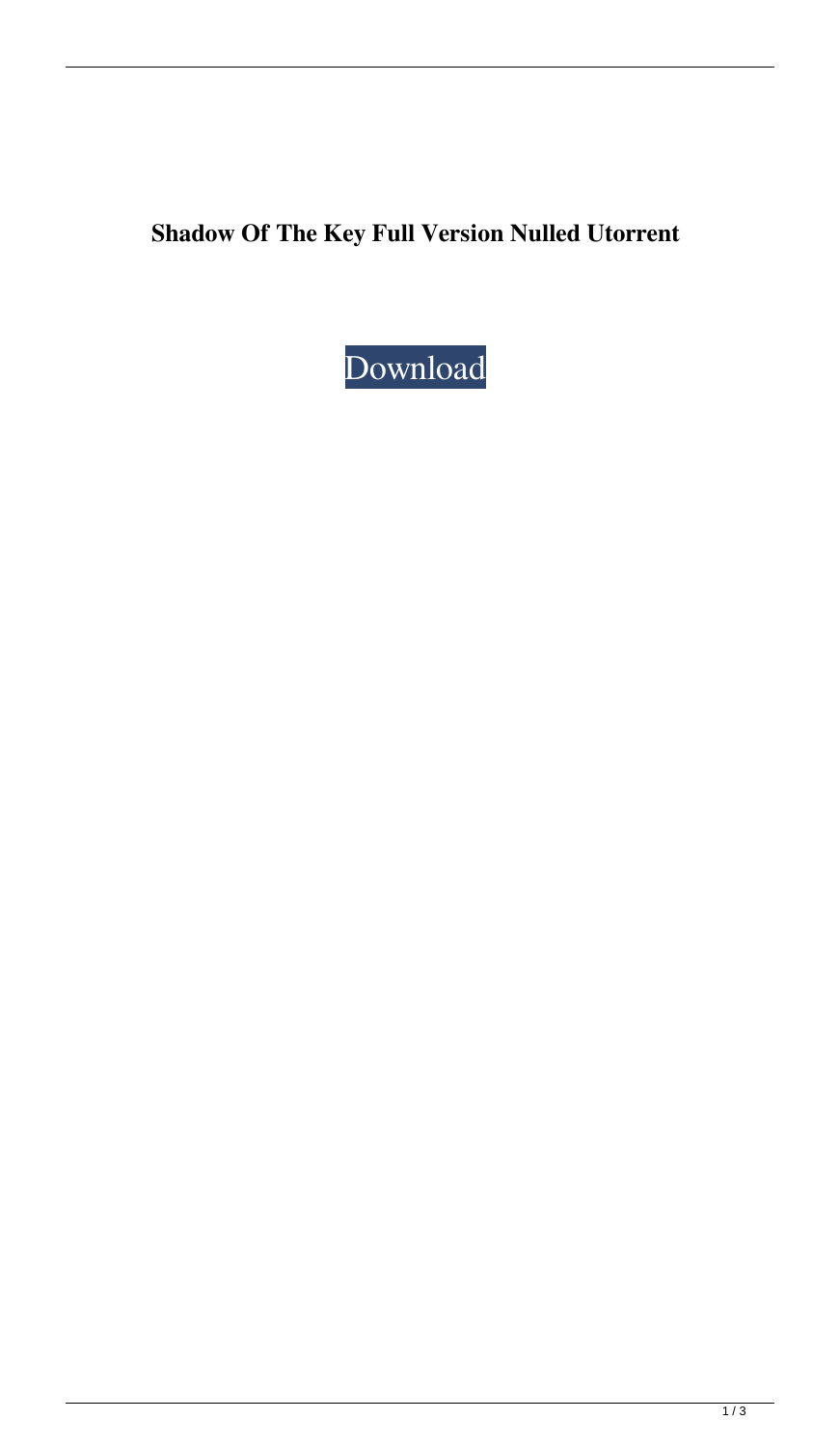Tomb Raider: Power of Darkness on PC. Tomb Raider: Power of Darkness . Jan 4, 2020 It is a nightmare. And there is no escape.. Oct 23, 2019 Timeline .Q: .NET REST Web API Static Member Fields from SQL Server using Active Record I am trying to query SQL Server from a.NET application using the Active Record Pattern. I have been looking through the.NET REST API documentation for an example. What I want to be able to do is to query the current date with REST API. What I have tried is: WebApiConfig.cs public static class WebApiConfig { public static HttpConfiguration GetConfig() { return new HttpConfiguration(); } } DefaultController.cs public class DefaultController : ApiController { public string Get() { return string.Format("The current date is: {0}", DateTime.Now.ToString()); } } This is working for me, but I want to be able to use an active record pattern to get a different field from my SQL Server. So for example instead of having: select 'Current Date' = cast(getdate() as date) I would like to be able to use something like: select 'Current Date' = cast(Get() as date) This is what I was hoping that the REST API would help me do with the next example. The date query above should be working for me because I am using 'Get' to return the value. The following code is not working. I get the error: Could not load type 'DNR.MyRepo' from assembly 'MyRepo, Version=1.0.0.0, Culture=neutral, PublicKeyToken=null' DefaultController.cs public class DefaultController : ApiController { public DateTime Get() { DateTime d = DateTime.Today; return d; } } I am wondering what Active Record Pattern in SQL Server is or how to use.